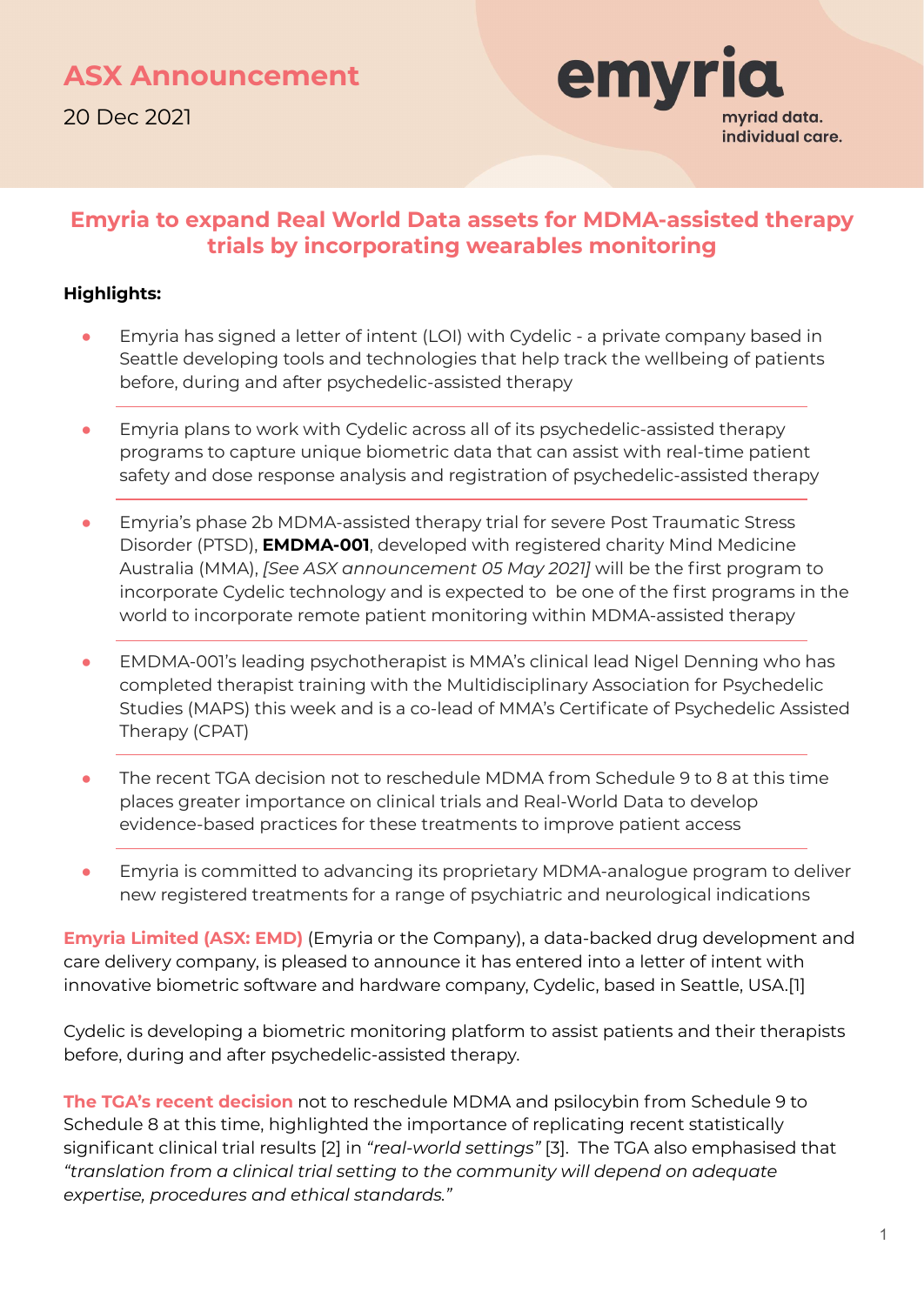

**Cydelic's remote monitoring technology** will be incorporated into Emyria's Real-World Data platform, powered by Palantir Foundry [4] to help track multiple physiological parameters before, during and after an MDMA-assisted therapy trial for PTSD (EMDMA-001) developed with MMA. Robust physiological measurements may assist in patient selection, safety monitoring during treatment, dose-response analysis as well as tracking long-term safety and durable changes to quality of life.

A validated system for tracking patient physiology alongside psychotherapy could help therapists monitor patient safety while also supporting the standardisation, scalability, registration and reimbursement of psychedelic-assisted therapies.

**Physiological measures** that Emyria plans to track using the Cydelic platform include:

- **EEG ("brainwaves")** There are many EEG biomarkers associated with PTSD. The most common and prominent biomarker is alpha band-related parietal asymmetry (ABPA) which is an alpha power imbalance between the left and right hemispheres within the parietal lobe.
- **Heart rate (HR) and heart rate variability (HRV)** these measures can change in acute emotional or physiological distress.
- Activity and sleep may be helpful in understanding changes in sleep routines by comparing patterns before and after treatment
- **Electrothermal activity and skin temperature** which may help measure depth of emotional response

**Emyria's Managing Director, Dr. Michael Winlo said**: *"Psychedelic-assisted therapy is showing tremendous promise for patients suffering the most debilitating mental health challenges.*

*The recent decision by the TGA not to reschedule MDMA and psilocybin at this time highlights the important role companies like Emyria, and our innovative partners, will play to further develop these treatments through clinical studies and careful data collection. This will benefit from Real-World Data from wearable technologies and novel treatment development. Emyria is involved in all of these areas.*

*We are now delighted to be working with Cydelic to add cutting-edge remote monitoring to our psychedelic-assisted therapy programs and clinical trials.*

*Once a contract is finalised, Emyria will utilise a suite of remote patient monitoring wearables to closely track the safety and well-being of patients before, during and after participation in psychedelic-assisted therapy clinical trials, starting with the MDMA-assisted therapy trial for PTSD which has been developed in partnership with Mind Medicine Australia.*

*By paying close attention to a patient's physiology with remote monitoring we can build a unique Real-World Data asset that can help clinicians optimise the patient experience and improve clinical outcomes. It is hoped this unique data can also help with the registration and reimbursement of these treatments.*

*I look forward to updating the market with further progress and results as we advance our development milestones in the coming months."*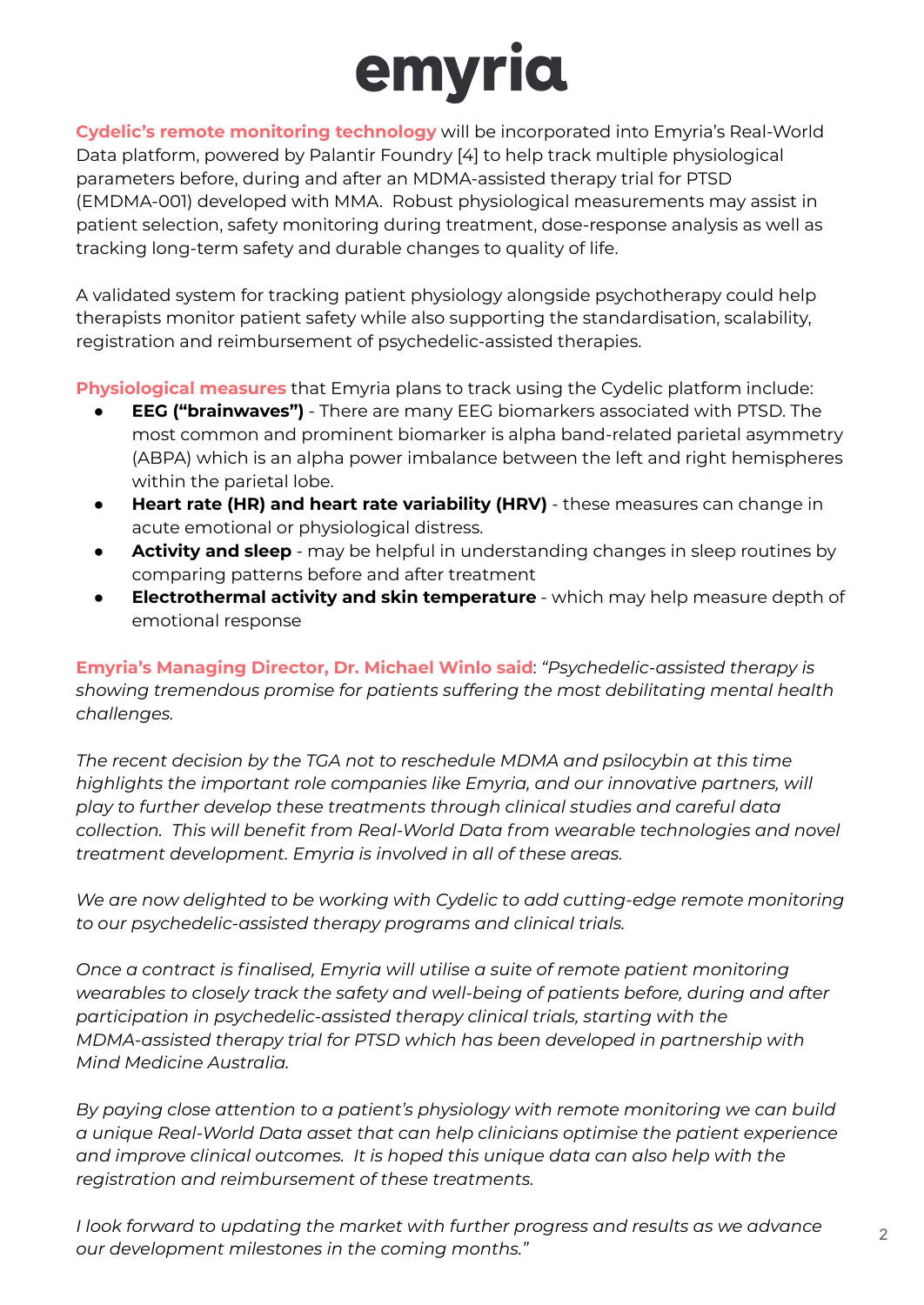## emyria

An early goal of the partnership is to develop a deeper understanding of how to implement wearables into psychedelic-assisted therapy in order to build unique and robust real-world data that can assist with safety and efficacy research.

**The partnership will provide Emyria with unique wearable and biometric data** during planned trials. This data, when combined with clinical outcomes measurements, will be owned by Emyria and are expected to extend the depth and utility of Emyria's Real World Data (RWD). Emyria's RWD helps generate safety and efficacy evidence for novel treatments and assists Emyria pursue registration of the most promising new treatments with global regulators - a major commercial objective for Emyria. Emyria will control and own all clinical and device data, and Cydelic will receive anonymised, non-clinical, device data for technical support only.

The non-binding letter of intent with Cydelic is to develop a formal contract within the next 30 days to cover the provision and configuration of remote monitoring devices ("wearables") and proprietary software integrating data received from these devices. Specifically, Cydelic will help select the most suitable monitoring devices for each use case and provide the necessary technical support to ensure that all data can flow securely, and in real-time, into Emyria's Real World Data platform where it can be integrated with additional clinical data.

Each party will bear its own costs for the development of the contract which will be prepared over the next 30 days. If no agreement is reached within that time, the LOI will lapse. Payments to Cydelic for these services will be determined on a trial-by-trial and program-by-program basis depending on the monitoring and technical requirements of each trial or program. Pricing for these services will be determined during negotiations of the formal agreement.

The first engagement is expected to cover Cydelic's assistance with Emyria's EMDMA-001 trial protocol, currently under review by MAPS. EMDMA-001 is expected to commence towards the end of Q1, 2022 subject to receipt of ethics approval and a contract from MAPS. Thereafter, services may be provided for future trials and programs at Emyria's discretion.

**Emyria has deep expertise in Real World Data** having built one of the world's largest RWD assets for pharmaceutical grade cannabinoid therapy from over 5,000 patients.

**Emyria has also successfully developed and registered a TGA-approved, Class II medical device** - Openly - which can track a variety of cardiovascular biomarkers using a patient's smartphone. (*See ASX announcement 12 May 2021*)

This announcement has been approved for release by the Board of Emyria Limited.

For further information on **Emyria**, please contact:

| <b>Dr. Michael Winlo</b><br><b>Managing Director</b><br>1300 436 363 | Lexi O'Halloran<br><b>Media/Investor Relations</b><br>+ 61 (0) 404 577 076 | Aı<br>M<br>+6 |
|----------------------------------------------------------------------|----------------------------------------------------------------------------|---------------|
|----------------------------------------------------------------------|----------------------------------------------------------------------------|---------------|

**Dr. Michael Winlo Lexi O'Halloran Andrew Williams Managing Director Media/Investor Relations Media Relations 1300 436 363 + 61 (0) 404 577 076 +61 (0) 412 614 125**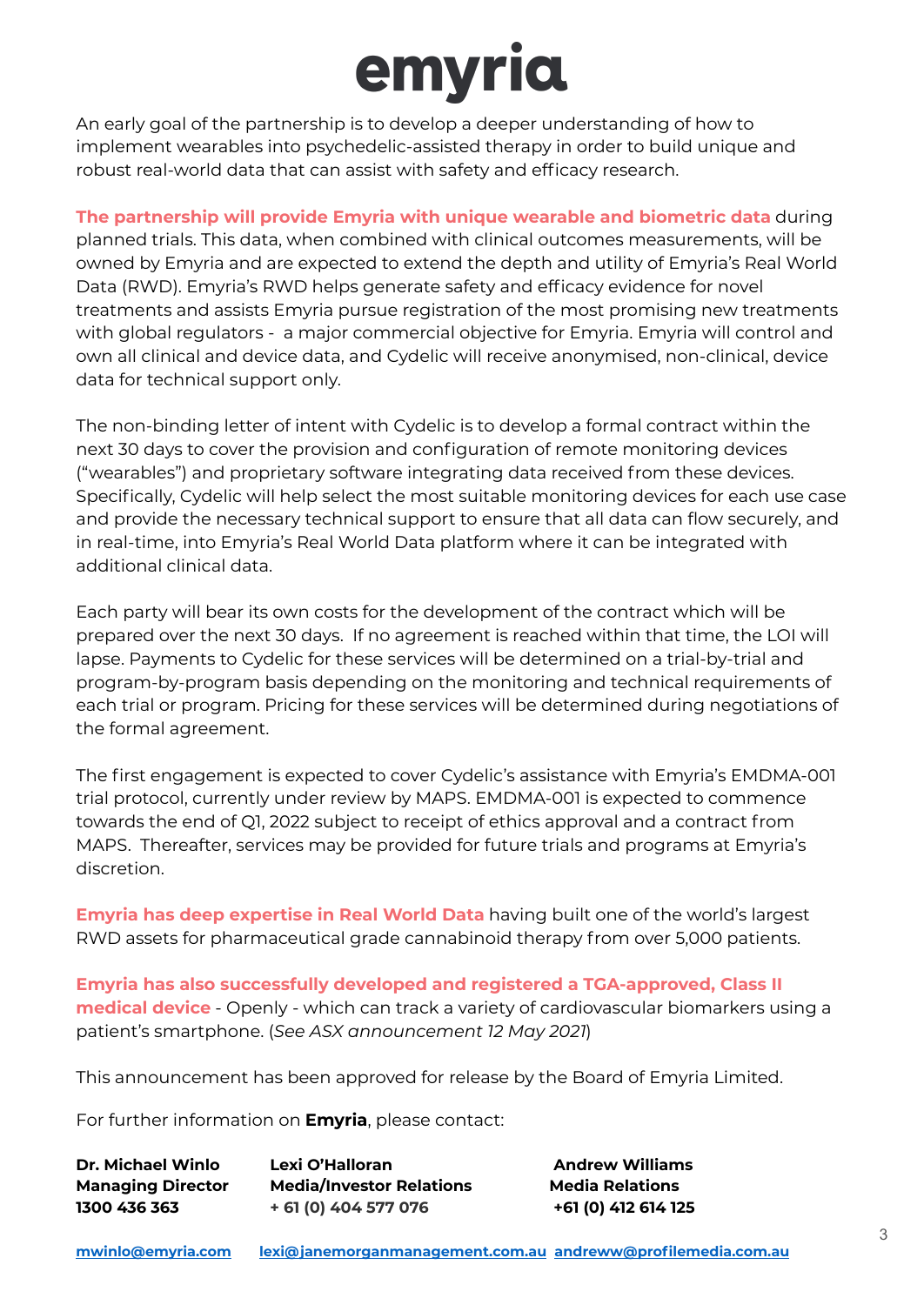

**For more information on EMDMA-001** and **Emyria's remote monitoring innovations**  and **progress in psychedelic-assisted therapy development**, please see:

- First partnership with Mind Medicine Australia (MMA) (19 Nov 2020)
- Emyria adds PTSD-expert psychiatrist to advisory (01 Feb 2021)
- Emyria wins major remote monitoring grant (05 Feb 2021)
- Emyria and MMA announce MDMA-assisted therapy trial for PTSD (05 May 2021)
- Emyria obtains TGA registration for remote monitoring app Openly (12 May 2021)
- Emyria appoints Principal Investigator for EMDMA-001 (29 Jun 2021)
- Emyria to develop novel MDMA analogues with UWA (05 Aug 2021)
- Emyria appoints neuropharmacologist for MDMA program (20 Aug 2021)
- Emyria appoints consultant psychiatrist to advisory (16 Sep 2021)
- Emyria announces positive MDMA-analogue screening results (15 Dec 2021)

#### **References:**

[1] https://cydelic.tech [2] https://maps.org/mdma/ptsd/ [3]https://www.tga.gov.au/scheduling-decision-final/notice-final-decisions-amend-or-notamend-current-poisons-standard-relation-psilocybin-and-mdma [4] see ASX announcement 07 October 2021

#### **About Emyria (www.emyria.com)**

Emyria Limited is a data-backed clinical drug development and care delivery company focused on accelerating treatment development and improving patient care.

**Emyria's Treatments** target unmet needs and are focused on obtaining approval from major global regulators. Emyria's drug development programs are informed by insights generated from extensive analysis of **Emyria Data** - deep, ethically-sourced clinical evidence that is gathered with patients across Emyria's independent clinical services (**Emerald Clinics** - [www.emeraldclinics.com.au](http://www.emeraldclinics.com.au/))

**Emyria Data** provides deep treatment insights and is therefore a source of unique IP, strategically designed drug development and personalised care programs.

#### **About Cydelic (www.cydelic.tech)**

Cydelic is a Seattle based biomedical device company focused on developing precision wearable devices for psychedelic assisted therapy. The Cydelic platform utilizes a suite of sleek, unobtrusive wearable devices that allows therapists to track subtle changes in patient physiological and emotional states throughout the entire course of therapy.

By gathering multi-modal data across a wide spectrum of biomarkers, the Cydelic platform can assess a patient's response to therapy using a proprietary Emotional Computing Library (ECL) designed specifically to track states of high emotional engagement in response to psychedelic therapy. The Cydelic console also offers secure real-time streaming of patient biodata, allowing multiple therapists to remotely monitor a patient's vital signs from any internet connected device.